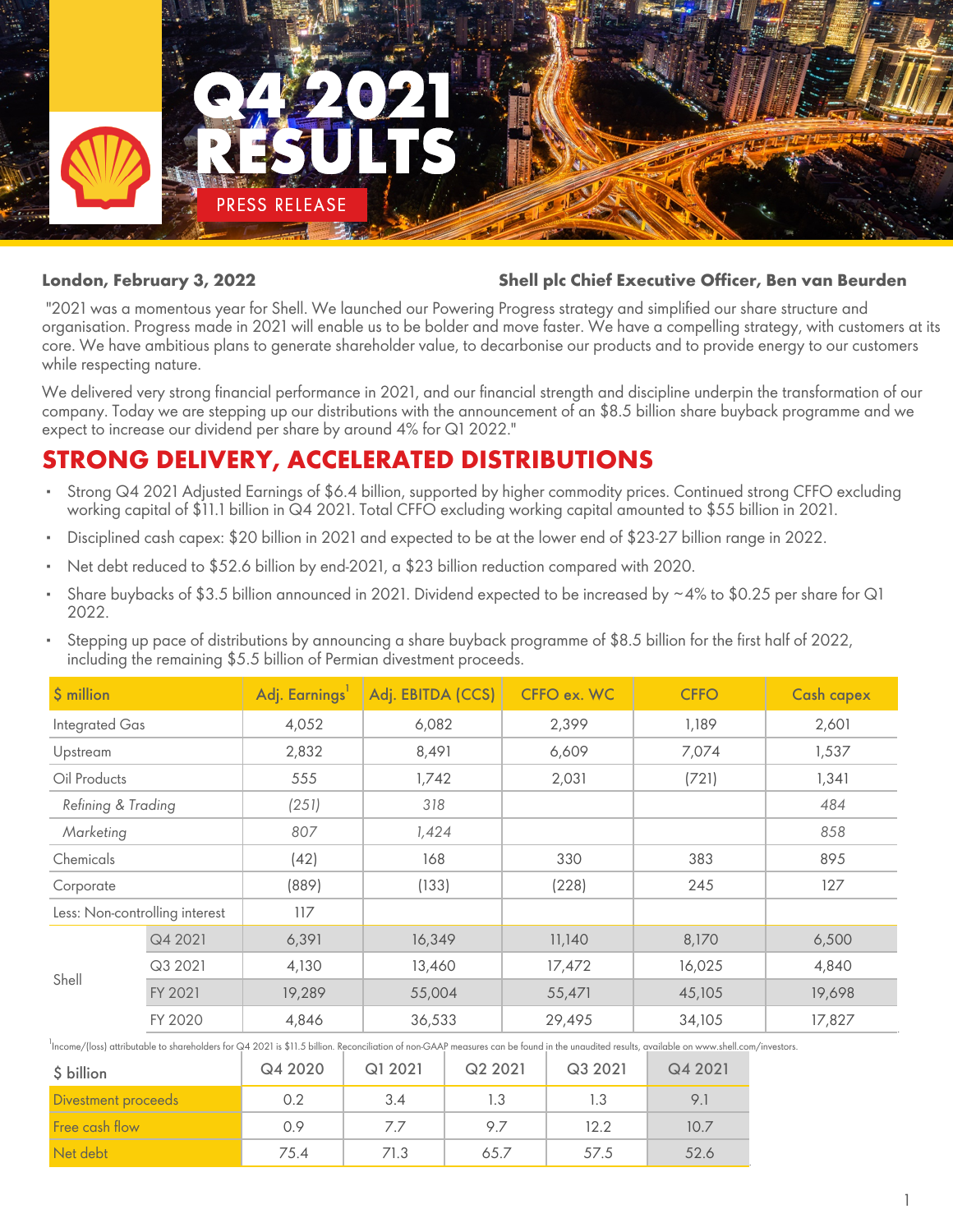# **Q4 2021 FINANCIAL PERFORMANCE DRIVERS**

### **INTEGRATED GAS, RENEWABLES AND ENERGY SOLUTIONS**

| Key data                        | Q3 2021 | Q4 2021 | Q1 2022 outlook |
|---------------------------------|---------|---------|-----------------|
| Realised liquids price (\$/bbl) | 68.04   | 77.75   |                 |
| Realised gas price (\$/mscf)    | 8.36    | 9.80    |                 |
| Production (kboe/d)             | 938     | 927     | 760 - 820       |
| LNG liquefaction volumes (MT)   | 7.39    | 7.94    | $7.7 - 8.3$     |
| LNG sales volumes (MT)          | 15.18   | 16.72   |                 |

*Q1 2022 outlook reflects turnaround in Pearl and Prelude unplanned maintenance.*



- Adjusted Earnings benefited from higher realised prices and significantly higher trading and optimisation margins, overcoming supply issues and capturing unique optimisation opportunities generated through the large scale and scope of our LNG trading portfolio in a high LNG spot price environment.
- CFFO excluding working capital of \$2.4 billion, mainly impacted by derivative outflows of \$3.8 billion.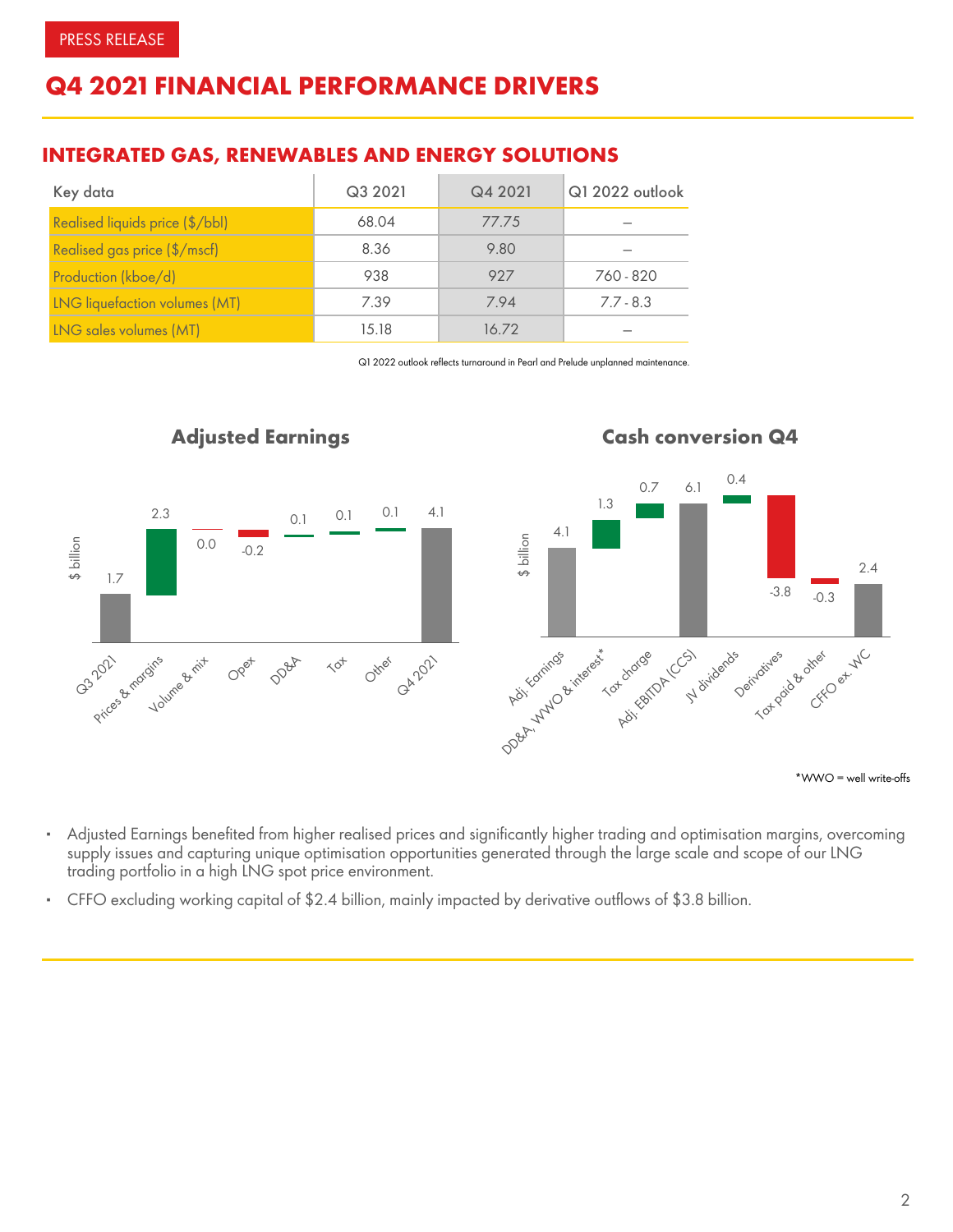#### **UPSTREAM**

| Key data                        | Q3 2021 | Q4 2021 | Q1 2022 outlook |
|---------------------------------|---------|---------|-----------------|
| Realised liquids price (\$/bbl) | 67.10   | 73.49   |                 |
| Realised gas price (\$/mscf)    | 6.09    | 8.88    |                 |
| Liquids production (kboe/d)     | 1.497   | 1.458   |                 |
| Gas production (mscf/d)         | 3,387   | 4.080   |                 |
| Total production (kboe/d)       | 2,081   | 2,161   | $2,000 - 2,200$ |

## *Adjusted Earnings*

*Cash conversion Q4*



#### \*WWO = well write-offs

- Adjusted Earnings higher by \$1.1 billion compared to Q3 2021, mainly driven by higher prices. Permian divestment completed in Q4, lowering DD&A.
- Continued strong cash conversion, with CFFO excluding working capital of \$6.6 billion, \$0.7 billion above Q3 2021.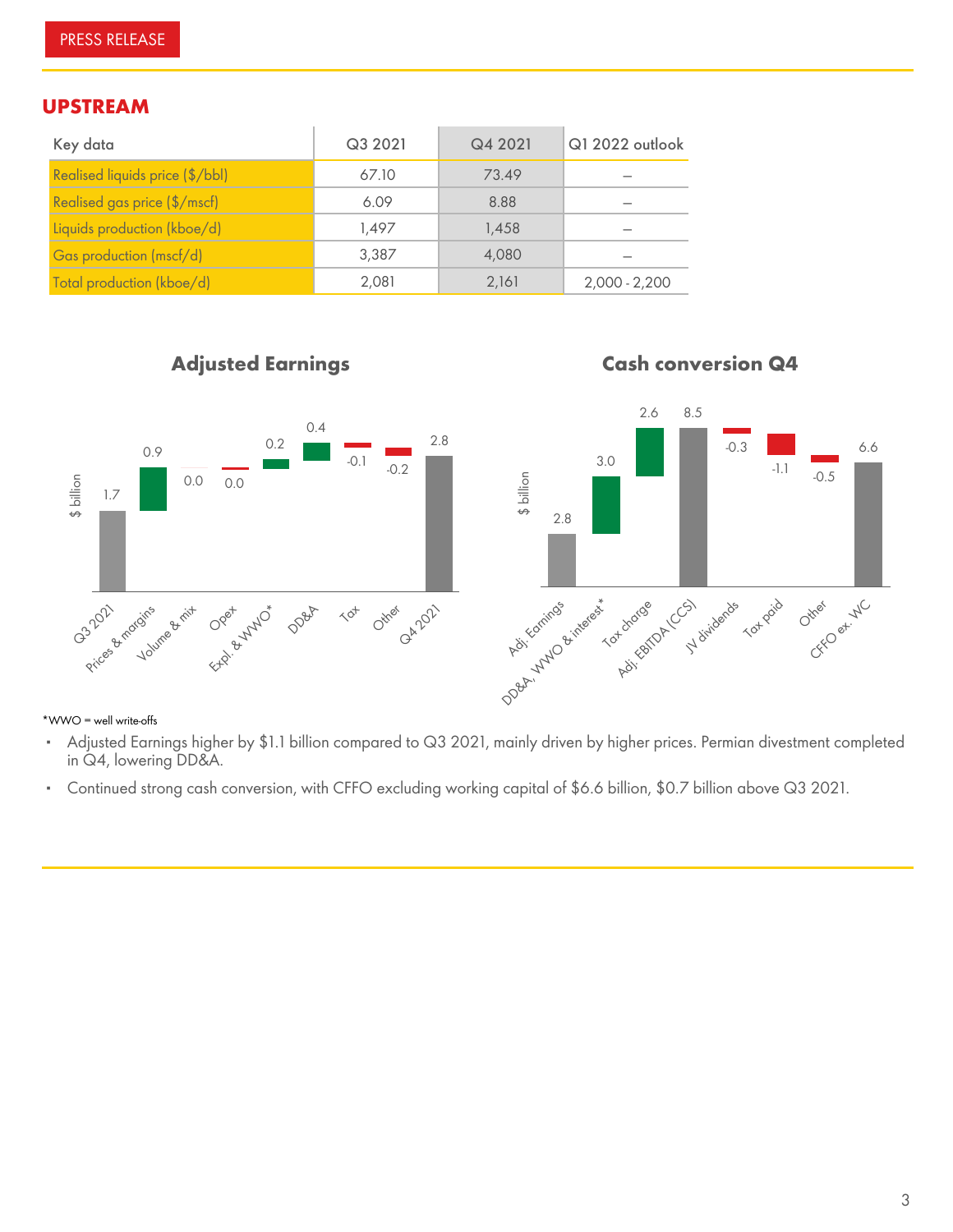### **OIL PRODUCTS**

| Key data                                   | Q3 2021 | Q4 2021 | Q1 2022 outlook |
|--------------------------------------------|---------|---------|-----------------|
| Sales volumes (kb/d)                       | 4.665   | 4.451   | 4,100 - 5,400   |
| Refining & Trading sales volumes (kb/d)    | 2,578   | 2,522   | 1,800 - 2,600   |
| Marketing sales volumes (kb/d)             | 2,087   | 1.929   | $2,300 - 2,800$ |
| Refinery utilisation (%)                   | 71      | 68      | 71.79           |
| Global indicative refining margin (\$/bbl) | 5.70    | 6.55    |                 |



*Cash conversion Q4*

*Adjusted Earnings*

- Refinery utilisation and realised margins impacted by extended turnaround at Scotford, Hurricane Ida recovery efforts at Norco and a smaller portfolio due to ongoing divestments.
- Trading and optimisation contribution to earnings was lower compared with Q3 2021.
- Marketing Adjusted Earnings impacted due to seasonal trends and foreign exchange impacts in Turkey.
- CFFO excluding working capital of \$2.0 billion includes the timing impact of payments for emission certificates relating to German BEHG and US Biofuel programmes, which was offset by derivatives inflows of \$1.0 billion.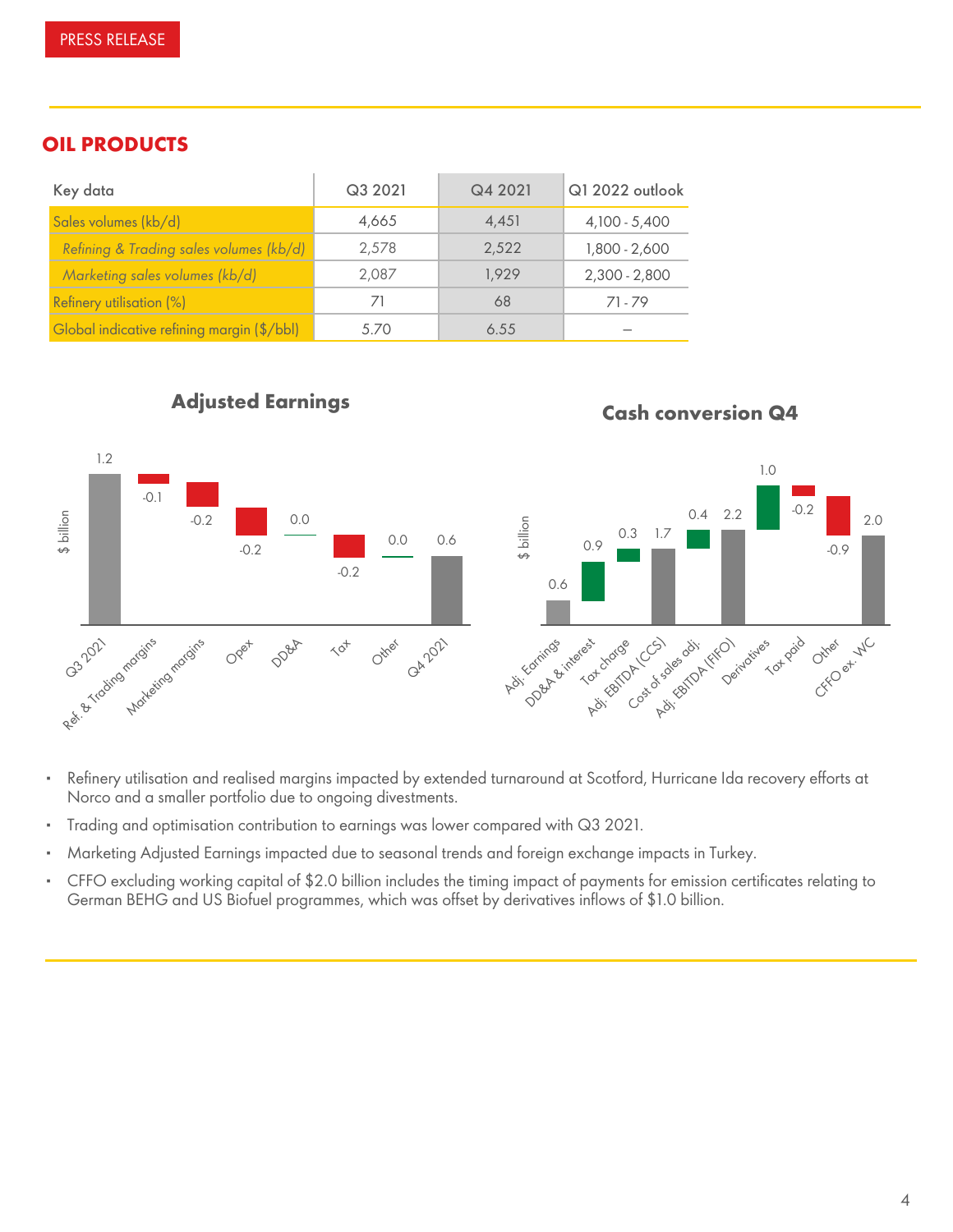# **CHEMICALS**

| Key data                            | Q3 2021 | Q4 2021 | $\sqrt{Q}$ 1 2022 outlook |
|-------------------------------------|---------|---------|---------------------------|
| Sales volumes (kT)                  | 3,549   | 3.475   | 3,300 - 3,700             |
| Manufacturing plant utilisation (%) | 78      | /5      | 78 - 86                   |

### *Adjusted Earnings*

# *Cash conversion Q4*





- Adjusted Earnings around break-even, reflect lower base chemicals spreads resulting in lower margins and JV earnings.
- Manufacturing plant utilisation impacted by Hurricane Ida recovery efforts in US Gulf Coast and an extended turnaround at Scotford.
- Cash conversion helped by timing of dividends from JVs.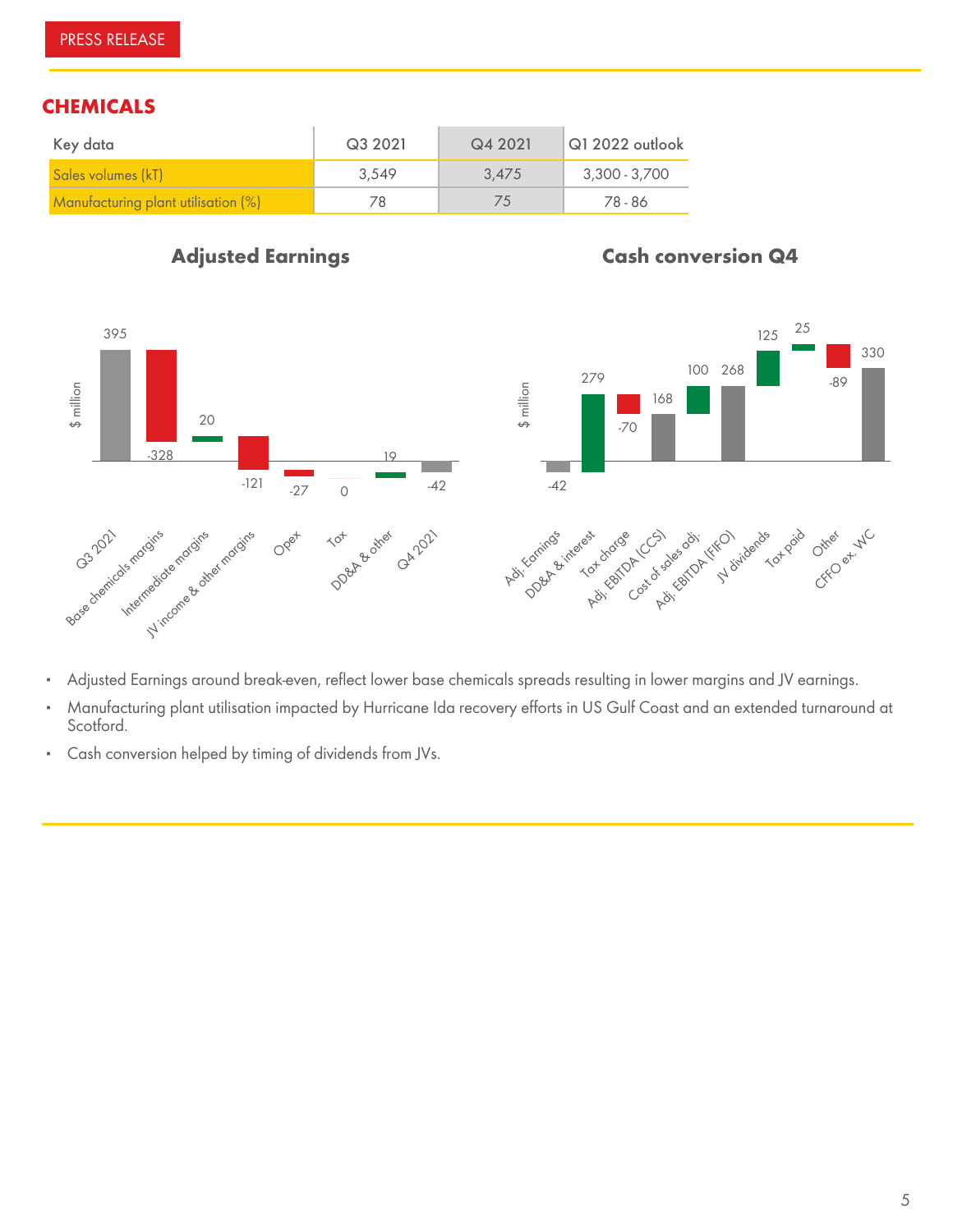# **CORPORATE**

| Key data                       | Q3 2021 | Q4 2021 | $\vert$ Q1 2022 outlook |
|--------------------------------|---------|---------|-------------------------|
| Adjusted Earnings (\$ million) | (732)   | (889)   | $(650) - (550)$         |

- *Corporate segment Adjusted Earnings were a net expense of \$889 million, including the impact of debt redemption*.
- *Net debt decreased by \$4.9 billion to \$52.6 billion in Q4 2021 mainly driven by strong* CFFO and divestment proceeds*.*
- *The Adjusted Earnings outlook for 2022 is a net expense of \$2,200 2,600 million for the full year 2022. This excludes the impact of currency exchange rate effects.*

#### **UPCOMING INVESTOR EVENTS**

| 21 February 2022    | LNG Outlook & Shell Insights: Integrated<br>Gas Business Update |
|---------------------|-----------------------------------------------------------------|
| 5 May 2022          | First quarter 2022 results and dividends                        |
| 10 May 2022         | <b>Annual ESG Update</b>                                        |
| 24 May 2022         | <b>Annual General Meeting</b>                                   |
| <b>28 July 2022</b> | Second quarter 2022 results and dividends                       |
|                     | 27 October 2022 Third quarter 2022 results and dividends        |

#### **USEFUL LINKS**

[Results materials Q4 2021](https://www.shell.com/investors/results-and-reporting/quarterly-results/2021/q4-2021.html)  [Quarterly Databook Q4 2021](https://www.shell.com/investors/results-and-reporting/data-supplements.html#iframe=L2NnLWlmcmFtZS9hbm51YWwtcmVwb3J0LzIwMjAvIy9kYXRhc2hlZXRfc2hlbGxfYXIvbGluZS8xMiwxMywxNS8wLDEsMiwzLDQvcGVyaW9kcy8w) [Dividend announcement Q4 2021](https://www.shell.com/investors/dividend-information/dividend-announcements/fourth-quarter-2021-interim-dividend.html) [Webcast registration Q4 2021](https://webcast.shell.com/live/ee05ba03-0c5d-41ec-828f-4f745c8fedfd/public/)